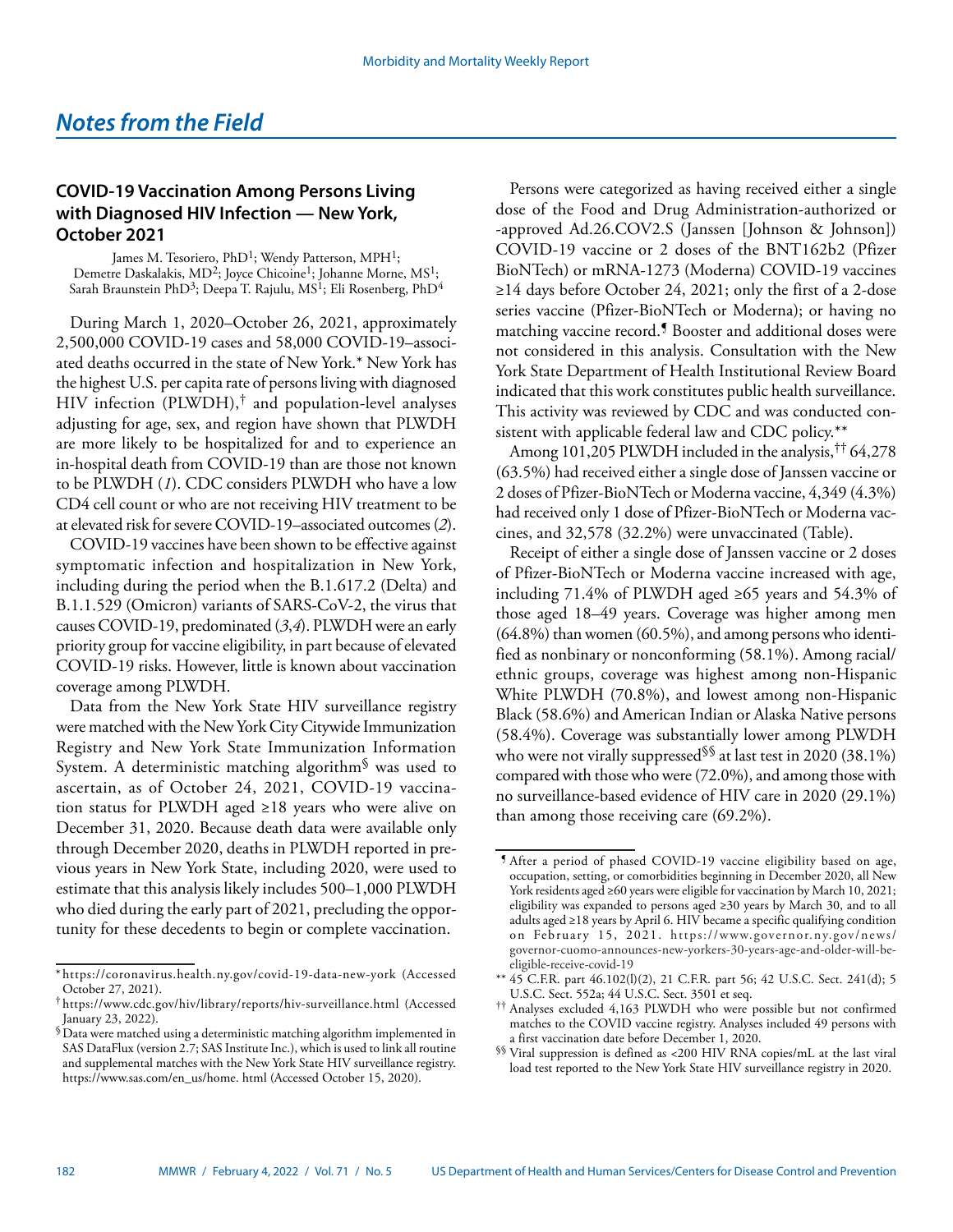| Characteristic                   | Study population,<br>no. | COVID-19 vaccination status, no. (row %)                                                  |                                                                         |                       |
|----------------------------------|--------------------------|-------------------------------------------------------------------------------------------|-------------------------------------------------------------------------|-----------------------|
|                                  |                          | Received 1 dose of Janssen vaccine<br>or 2 doses of Pfizer-BioNTech or<br>Moderna vaccine | Received only 1 dose of<br><b>Pfizer-BioNTech or</b><br>Moderna vaccine | <b>Not vaccinated</b> |
| Total                            | 101,205                  | 64,278 (63.5)                                                                             | 4,349 (4.3)                                                             | 32,578 (32.2)         |
| Age group, yrs <sup>†</sup>      |                          |                                                                                           |                                                                         |                       |
| $18 - 49$                        | 42,714                   | 23,199 (54.3)                                                                             | 2,324(5.4)                                                              | 17,191 (40.2)         |
| $50 - 64$                        | 43,428                   | 30,324 (69.8)                                                                             | 1,565(3.6)                                                              | 11,539 (26.6)         |
| ≥65                              | 15,063                   | 10,755 (71.4)                                                                             | 460(3.1)                                                                | 3,848 (25.5)          |
| Gender $^\dagger$                |                          |                                                                                           |                                                                         |                       |
| Men                              | 70,636                   | 45,788 (64.8)                                                                             | 2,836(4.0)                                                              | 22,012 (31.2)         |
| Women                            | 30,476                   | 18,436 (60.5)                                                                             | 1,511(5.0)                                                              | 10,529 (34.5)         |
| Nonconforming or nonbinary       | 93                       | 54 (58.1)                                                                                 | 2(2.2)                                                                  | 37 (39.8)             |
| Race/Ethnicity                   |                          |                                                                                           |                                                                         |                       |
| Black, non-Hispanic              | 45,534                   | 26,691 (58.6)                                                                             | 2,413(5.3)                                                              | 16,430 (36.1)         |
| White, non-Hispanic              | 23,208                   | 16,420 (70.8)                                                                             | 677 (2.9)                                                               | 6,111(26.3)           |
| Asian or Pacific Islander        | 2,519                    | 1,728 (68.6)                                                                              | 54(2.1)                                                                 | 737 (29.3)            |
| Hispanic                         | 29,075                   | 18,906 (65.0)                                                                             | 1,172(4.0)                                                              | 8,997 (30.9)          |
| Multiracial                      | 590                      | 359 (60.8)                                                                                | 24(4.1)                                                                 | 207 (35.1)            |
| American Indian or Alaska Native | 190                      | 111 (58.4)                                                                                | 7(3.7)                                                                  | 72 (37.9)             |
| Unknown                          | 89                       | 63 (70.8)                                                                                 | 2(2.2)                                                                  | 24 (27.0)             |
| Residence in 2020 <sup>§</sup>   |                          |                                                                                           |                                                                         |                       |
| New York City                    | 79,433                   | 50,015 (63.0)                                                                             | 3,547(4.5)                                                              | 25,871 (32.6)         |
| Rest of state of New York        | 21,772                   | 14,263 (65.5)                                                                             | 802 (3.7)                                                               | 6,707 (30.8)          |
| Virally suppressed in 2020¶      |                          |                                                                                           |                                                                         |                       |
| No                               | 25,307                   | 9,650(38.1)                                                                               | 1,326(5.2)                                                              | 14,331 (56.6)         |
| Yes                              | 75,898                   | 54,628 (72.0)                                                                             | 3,023(4.0)                                                              | 18,247 (24.0)         |
| HIV care in 2020**               |                          |                                                                                           |                                                                         |                       |
| No                               | 14,415                   | 4,201 (29.1)                                                                              | 473(3.3)                                                                | 9,741 (67.6)          |
| Yes                              | 86,790                   | 60,077 (69.2)                                                                             | 3,876 (4.5)                                                             | 22,837 (26.3)         |

**TABLE. Characteristics of persons living with diagnosed HIV infection in 2020 and COVID-19 vaccination status — New York, December 14, 2020–October 24, 2021**

**COVID-19 vaccination status, no. (row %)\***

\* Based on a Pearson chi-square test of statistical significance (p<0.001).

† Current age and gender were determined as of March 31, 2021.

§ Residency was determined as last known residence in 2020.

¶ Viral suppression (<200 HIV RNA copies/mL) was determined at the last viral load test reported to the New York State HIV surveillance registry in 2020.

\*\* HIV care was defined as any CD4, viral load, or genotype test reported to the New York State HIV surveillance registry in 2020.

This study found that COVID-19 vaccination coverage among PLWDH overall (63.5%) was lower than that in the general adult New York population (75.0%).<sup>11</sup> Differences in demographic composition between PLWDH and the general population might partly explain lower coverage; however, coverage was <75% across all examined PLWDH subgroups. Unmeasured factors, including socioeconomic status, might further explain the lower COVID-19 vaccination coverage among PLWDH.

Members of non-Hispanic Black and Hispanic communities are more likely to acquire SARS-CoV-2 and experience severe COVID-19–related outcomes than are those of other non-Hispanic and White communities (*5*,*6*). Gaps in vaccination coverage could thus serve to amplify disparities in COVID-19 outcomes among PLWDH. Addressing the large disparity in vaccination coverage by HIV care and viral suppression status is of particular importance, given the increased likelihood of severe COVID-19–related outcomes among PLWDH who experience immunocompromising conditions and considering the specific recommendation for additional doses for this group (*2*).

In addition to primary vaccination coverage, ensuring that PLWDH receive booster doses is critically important moving forward.\*\*\* Including COVID-19 vaccination in HIV-related service delivery might be effective at reducing disparities in vaccination coverage among PLWDH. For example, incorporating COVID-19 vaccination into existing HIV Data to Care††† programming might help increase vaccination rates among PLWDH being relinked to HIV care. Similarly, leveraging HIV providers serving communities of color and sexual minority populations to promote COVID-19 vaccination could help to mitigate racial/ethnic and gender-based disparities in vaccination coverage.

<sup>\*\*\*</sup> <https://www.cdc.gov/media/releases/2021/p1021-covid-booster.html> (Accessed November 16, 2021).

<sup>†††</sup> [https://wwwdev.cdc.gov/hiv/effective-interventions/treat/data-to-care/index.](https://wwwdev.cdc.gov/hiv/effective-interventions/treat/data-to-care/index.html?Sort=Title%3A%3Aasc&Intervention%20Name=Data%20to%20CareName=Data%20to%20Care) [html?Sort=Title%3A%3Aasc&Intervention%20Name=Data%20to%20](https://wwwdev.cdc.gov/hiv/effective-interventions/treat/data-to-care/index.html?Sort=Title%3A%3Aasc&Intervention%20Name=Data%20to%20CareName=Data%20to%20Care) [CareName=Data%20to%20Care](https://wwwdev.cdc.gov/hiv/effective-interventions/treat/data-to-care/index.html?Sort=Title%3A%3Aasc&Intervention%20Name=Data%20to%20CareName=Data%20to%20Care) (Accessed November 17, 2021).

<sup>¶¶</sup> <https://coronavirus.health.ny.gov/covid-19-breakthrough-data>(Accessed October 24, 2021).